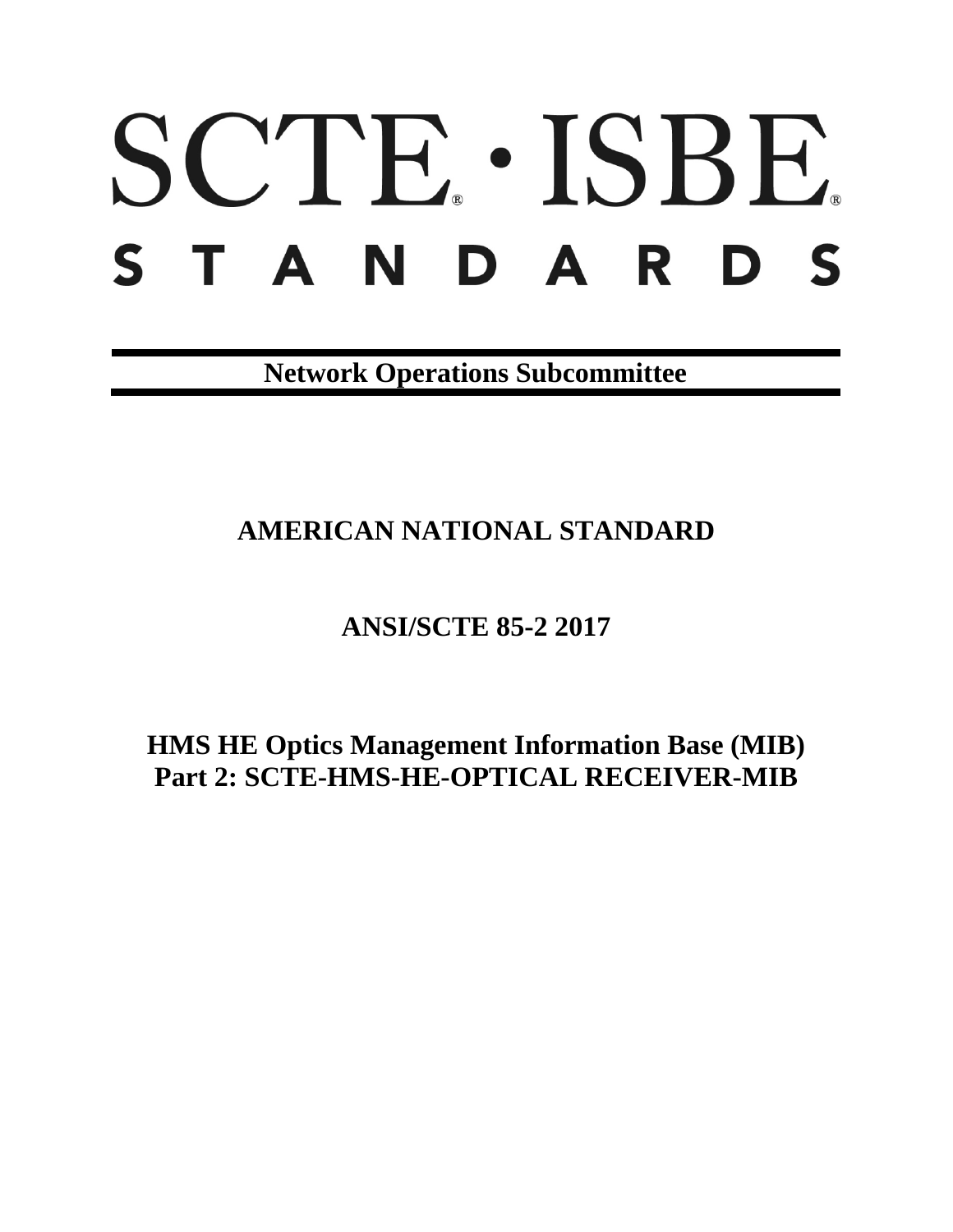# **NOTICE**

The Society of Cable Telecommunications Engineers (SCTE) / International Society of Broadband Experts (ISBE) Standards and Operational Practices (hereafter called "documents") are intended to serve the public interest by providing specifications, test methods and procedures that promote uniformity of product, interchangeability, best practices and ultimately the longterm reliability of broadband communications facilities. These documents shall not in any way preclude any member or non-member of SCTE•ISBE from manufacturing or selling products not conforming to such documents, nor shall the existence of such standards preclude their voluntary use by those other than SCTE•ISBE members.

SCTE•ISBE assumes no obligations or liability whatsoever to any party who may adopt the documents. Such adopting party assumes all risks associated with adoption of these documents, and accepts full responsibility for any damage and/or claims arising from the adoption of such documents.

Attention is called to the possibility that implementation of this document may require the use of subject matter covered by patent rights. By publication of this document, no position is taken with respect to the existence or validity of any patent rights in connection therewith. SCTE•ISBE shall not be responsible for identifying patents for which a license may be required or for conducting inquiries into the legal validity or scope of those patents that are brought to its attention.

Patent holders who believe that they hold patents which are essential to the implementation of this document have been requested to provide information about those patents and any related licensing terms and conditions. Any such declarations made before or after publication of this document are available on the SCTE•ISBE web site at [http://www.scte.org.](http://www.scte.org/)

> All Rights Reserved © Society of Cable Telecommunications Engineers, Inc. 2017 140 Philips Road Exton, PA 19341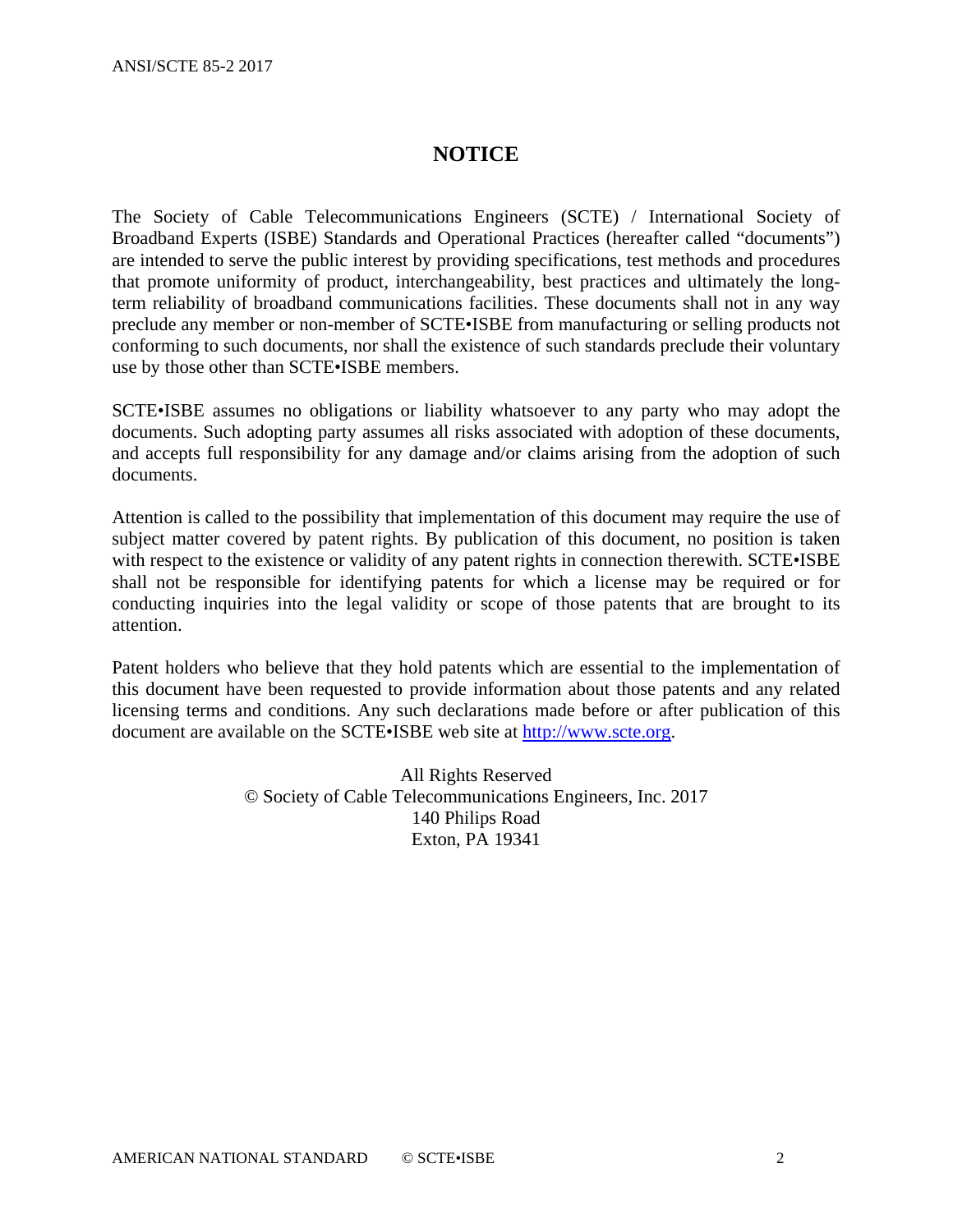# **CONTENTS**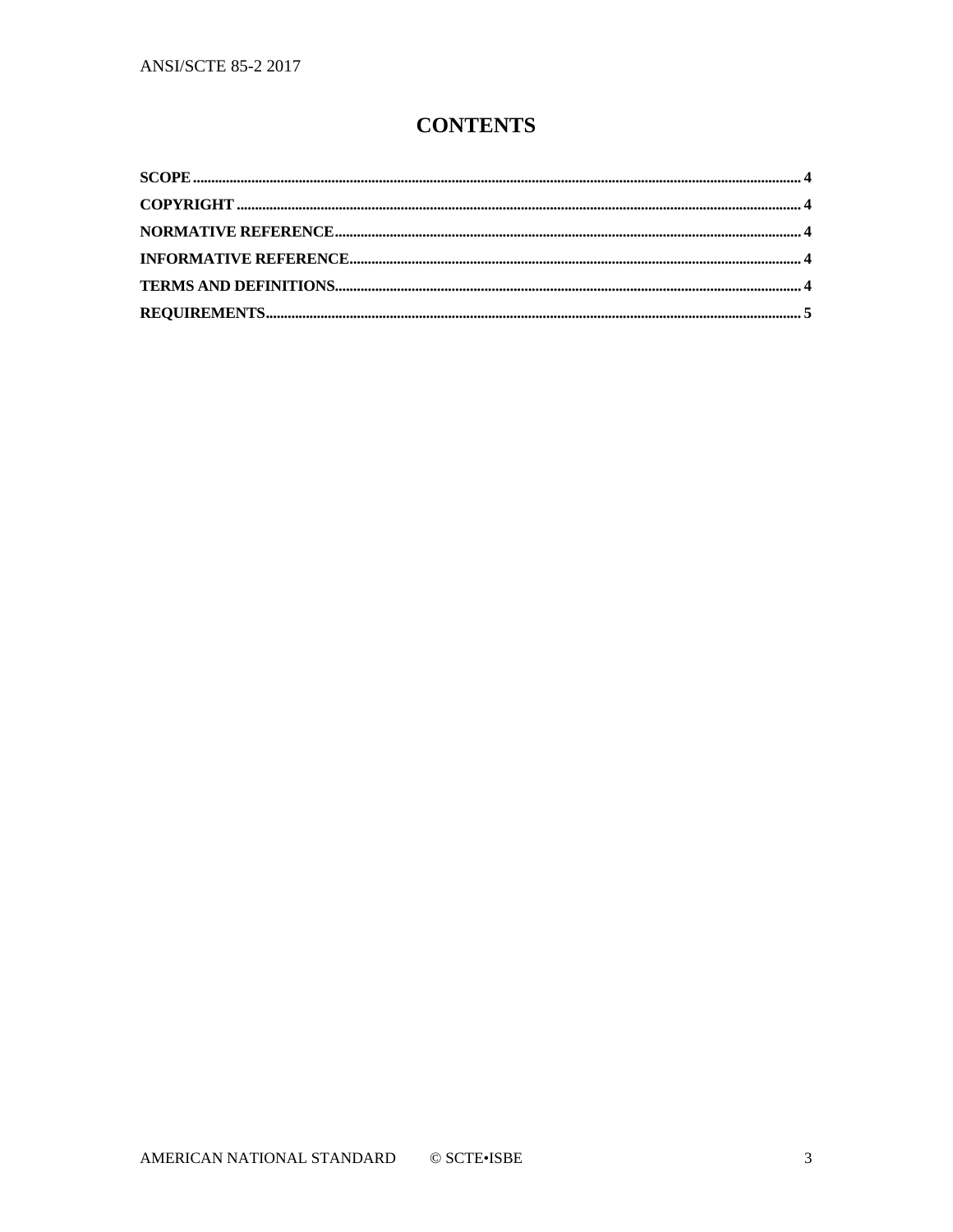## <span id="page-3-0"></span>**SCOPE**

This document is identical to SCTE 85-2 2009 except for informative components which may have been updated such as the title page, NOTICE text, headers and footers. No normative changes have been made to this document.

The MIB module is for representing general information about optical equipment present in the headend (or indoor) and is supported by an SNMP agent.

## <span id="page-3-1"></span>**COPYRIGHT**

The MIB definition found in this document may be incorporated directly in products without further permission from the copyright owner, SCTE.

## <span id="page-3-2"></span>**NORMATIVE REFERENCE**

IETF RFC2578, Structure of Management Information Version 2 (SMIv2)

IETF RFC2580, Conformance Statements for SMIv2

IETF RFC2737, Entity MIB (Version 2)

SCTE 38-11 , Hybrid Management Sub-layer Management Information Base (MIB) Part 11: SCTE-HMS-HEADENDIDENT-MIB

SCTE 83-1, HMS Inside Plant Management Information Base (MIB) Part 1: SCTE-HMS-HE-OPTICS-MIB

IETF RFC2573, SNMP Applications

IETF RFC1907, Management Information Base for Version 2 of the Simple Network Management Protocol (SNMPv2)

ANSI/SCTE 38-1, Hybrid Management Sublayer Management Information Blocks (MIB) Part 1: Property MIB

SCTE 84-1, HMS Common Inside Plant Management Information Base (MIB) Part 1: SCTE-HMS-HE-COMMON-MIB

## <span id="page-3-3"></span>**INFORMATIVE REFERENCE**

None

## <span id="page-3-4"></span>**TERMS AND DEFINITIONS**

This document defines the following terms: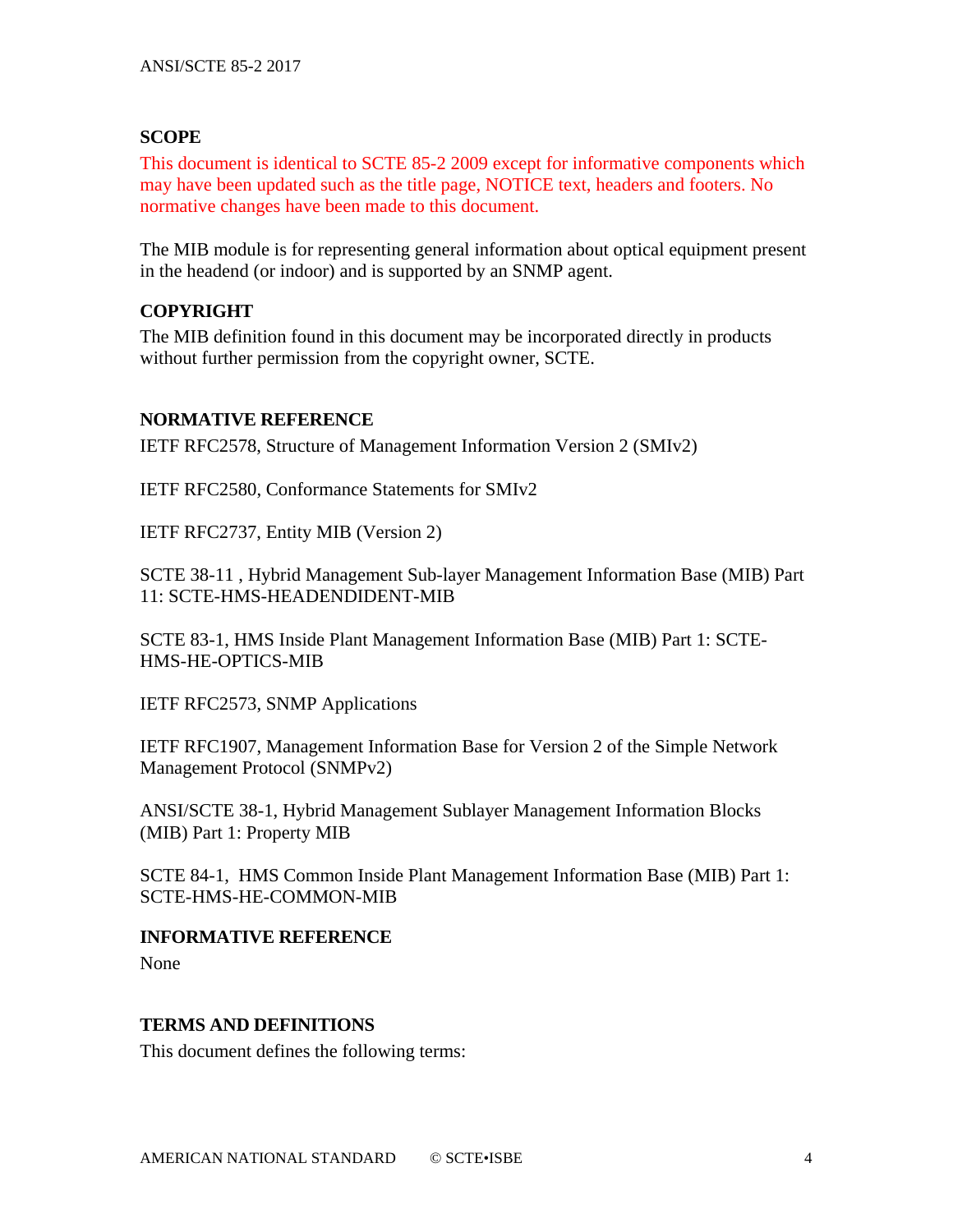*Management Information Base (MIB)* - the specification of information in a manner that allows standard access through a network management protocol.

# <span id="page-4-0"></span>**REQUIREMENTS**

This section defines the mandatory syntax of the SCTE-HMS-HE-OPTICAL-RECEIVER-MIB. It follows the IETF Simple Network Management Protocol (SNMP) for defining managed objects.

The syntax is given below: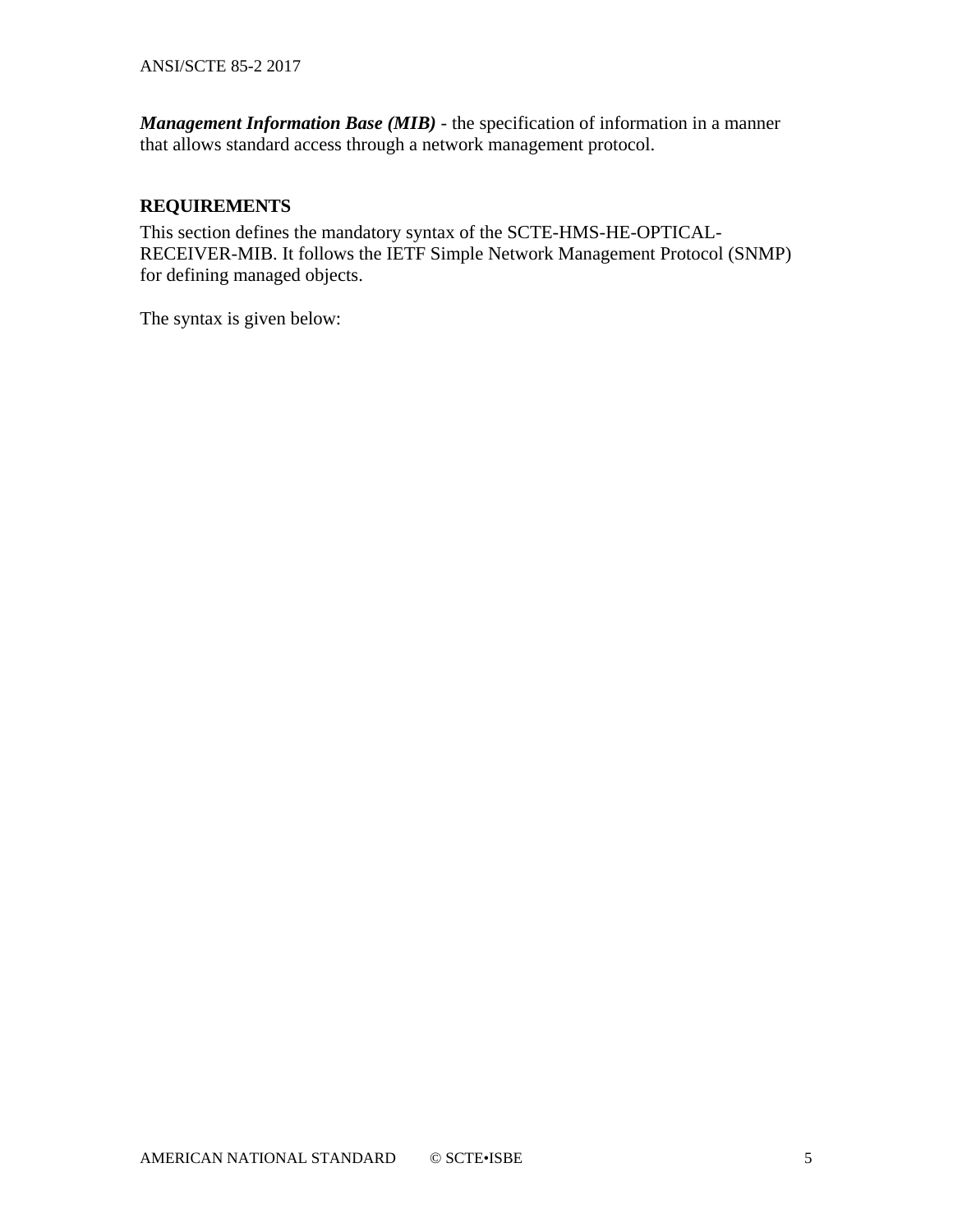-- Module Name: HMS113R6.MIB (SCTE 85-2)

-- SCTE Status: Adopted

#### SCTE-HMS-HE-OPTICAL-RECEIVER-MIB DEFINITIONS ::= BEGIN

#### IMPORTS

 Unsigned32, MODULE-IDENTITY, OBJECT-TYPE FROM SNMPv2-SMI MODULE-COMPLIANCE, OBJECT-GROUP FROM SNMPv2-CONF entPhysicalIndex FROM ENTITY-MIB HeTenthdB, HeTenthdBm, HeHundredthNanoMeter, HeOnOffControl, HeFaultStatus FROM SCTE-HMS-HEADENDIDENT-MIB -- see SCTE 38-11 (formerly HMS114) heOpticalReceiverGroup FROM SCTE-HMS-HE-OPTICS-MIB; -- see SCTE 83-1 (formerly HMS108)

#### heOpticalReceiverMIB MODULE-IDENTITY

 LAST-UPDATED "200302170000Z" -- February 17, 2003 ORGANIZATION "SCTE HMS Working Group" CONTACT-INFO " SCTE HMS Subcommittee, Chairman mailto:standards@scte.org

"" "" ""

#### DESCRIPTION

 "The MIB module is for representing an optical receiver present in the headend (or indoor) and is supported by a SNMP agent."

::= { heOpticalReceiverGroup 1 }

heOpRxMIBObjects OBJECT IDENTIFIER ::= { heOpticalReceiverMIB 1 }

The Optical Receiver Input Table heOpRxInputTable OBJECT-TYPE SYNTAX SEQUENCE OF HeOpRxInputEntry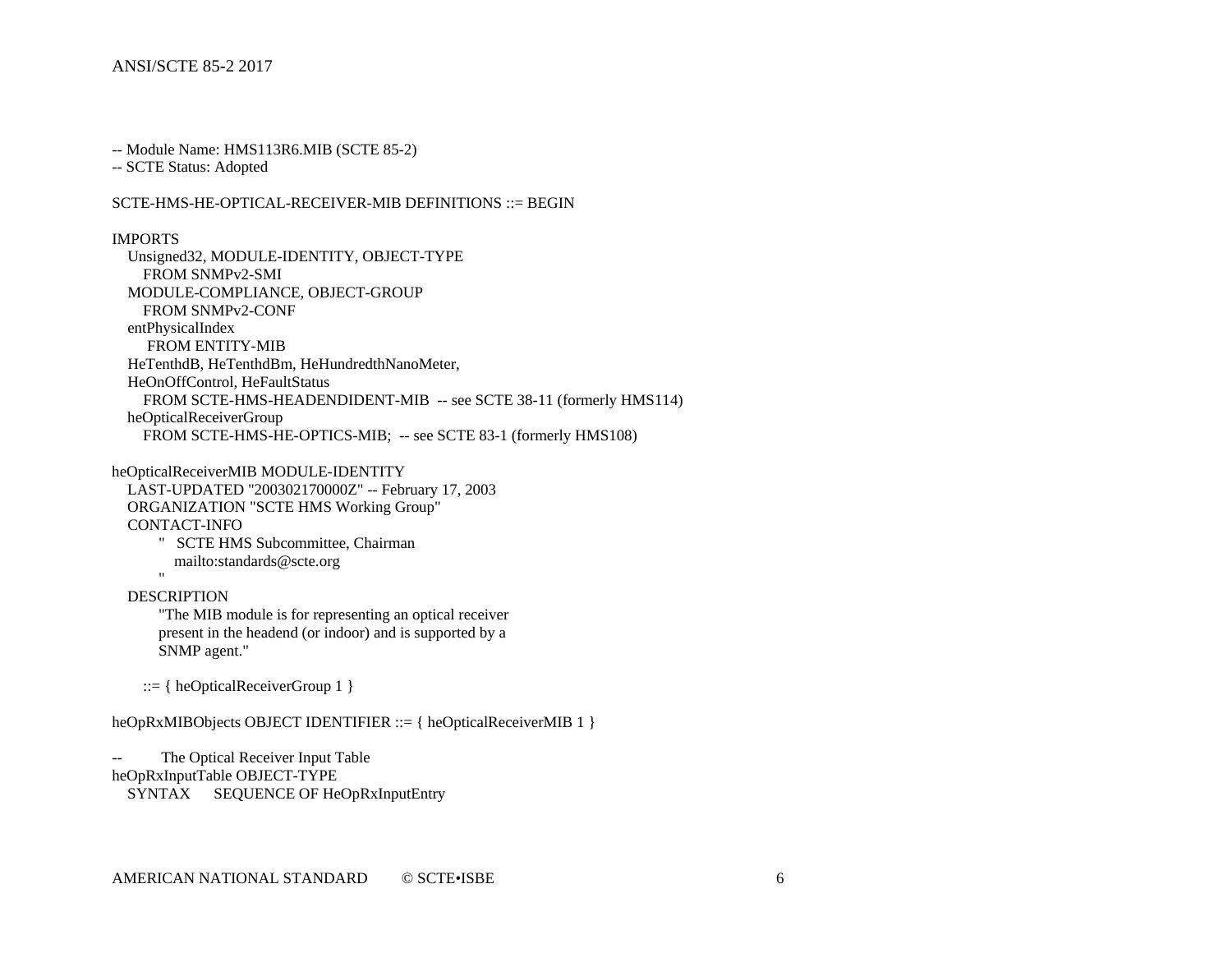MAX-ACCESS not-accessible STATUS current DESCRIPTION "A table containing information about the input (optical) section in optical receivers in a subsystem." ::=  $\{ heOpRxMIBObjects 1 \}$ heOpRxInputEntry OBJECT-TYPE SYNTAX HeOpRxInputEntry MAX-ACCESS not-accessible STATUS current DESCRIPTION "A list of information about each optical section in an optical receiver." INDEX { entPhysicalIndex, heOpRxInputIndex } ::= { heOpRxInputTable  $1$  } HeOpRxInputEntry ::= SEQUENCE { heOpRxInputIndex Unsigned32, heOpRxInputPower HeTenthdBm, heOpRxInputWavelengthControl HeHundredthNanoMeter, heOpRxInputStatus HeFaultStatus } heOpRxInputIndex OBJECT-TYPE SYNTAX Unsigned32 MAX-ACCESS not-accessible STATUS current DESCRIPTION "An arbitrary value which uniquely identifies the receiver input." ::=  $\{heOpRxInputEntry 1\}$ heOpRxInputPower OBJECT-TYPE SYNTAX HeTenthdBm UNITS "0.1 dBm"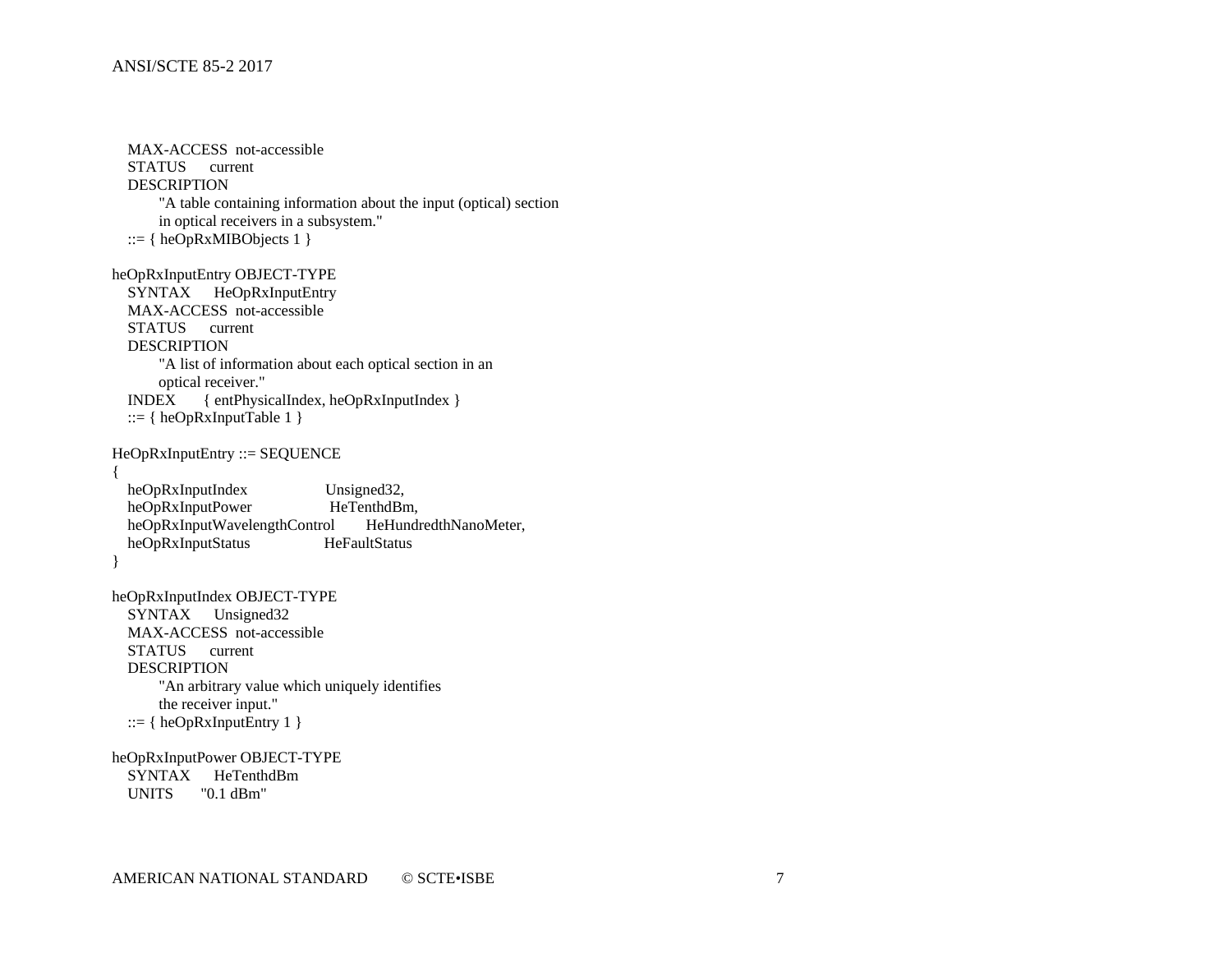#### ANSI/SCTE 85-2 2017

 MAX-ACCESS read-only STATUS current DESCRIPTION "Receiver input power.

> This object must provide for the alarm management capabilities with a corresponding entry in the propertyTable of SCTE-HMS-PROPERTY-MIB (HMS026).

 An alarm shall be recorded as an entry in the currentAlarmTable of SCTE-HMS-PROPERTY-MIB (HMS026).

A log record shall be added as an entry in the heCommonLogTable.

 An heCommonAlarmEvent notification shall be sent." ::=  $\{heOpRxInputEntry\ 2\}$ 

heOpRxInputWavelengthControl OBJECT-TYPE SYNTAX HeHundredthNanoMeter UNITS "0.01 nm" MAX-ACCESS read-write STATUS current DESCRIPTION "Wavelength feeding the particular input of the receiver. Typical values might be 131000 (1310 nm) and 155000 (1550 nm).

 This object is used to calibrate the optical power reading and has no affect on the wavelength of light received." ::=  $\{heOpRxInputEntry\ 3\}$ 

heOpRxInputStatus OBJECT-TYPE SYNTAX HeFaultStatus MAX-ACCESS read-only STATUS current DESCRIPTION "The laser detector status.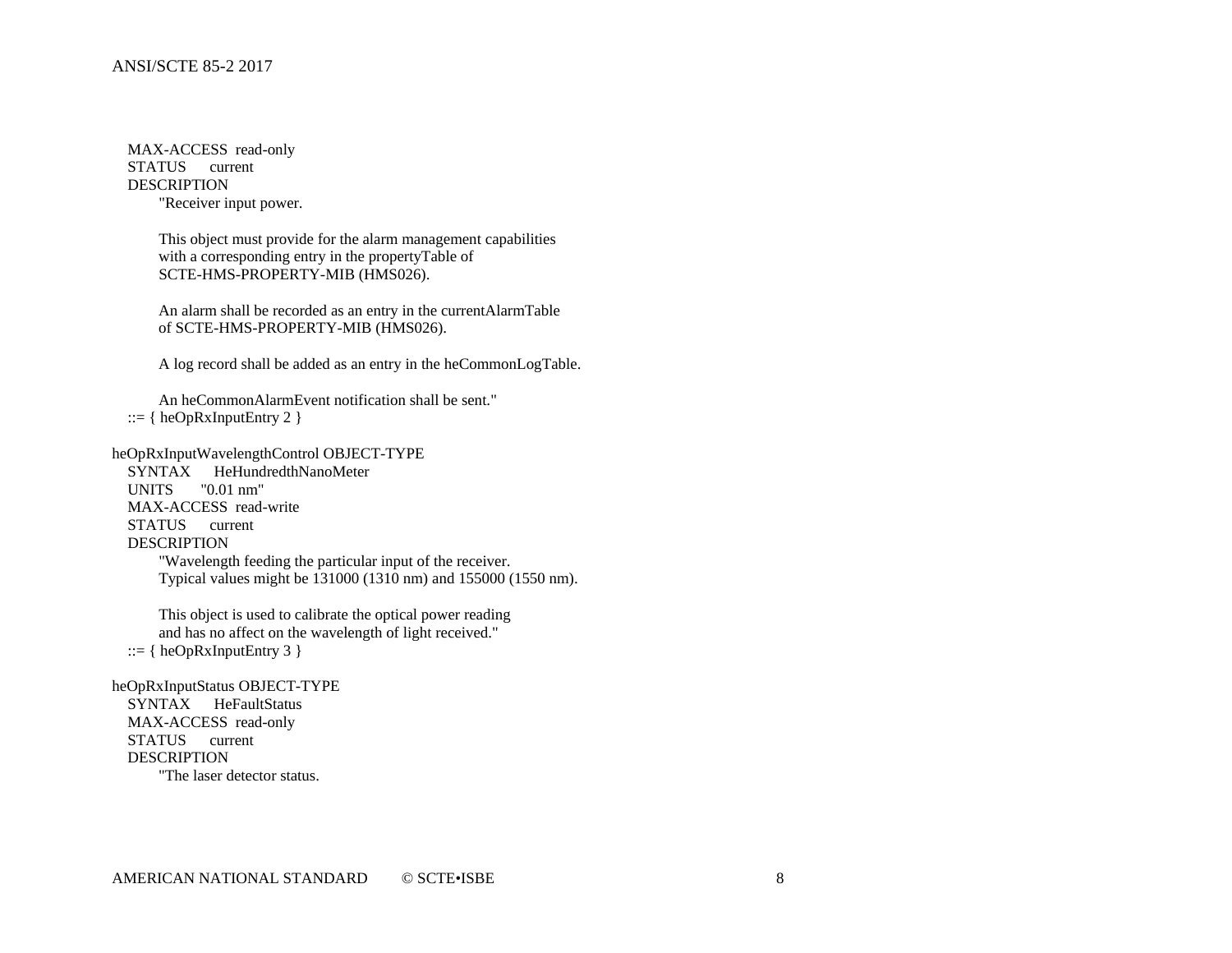#### ANSI/SCTE 85-2 2017

The value is normal(1) if the optical input is at normal levels.

 The value is fault(2) if the optical level is not at the normal level.

 This object must provide for the alarm management capabilities with a corresponding entry in the discretePropertyTable of SCTE-HMS-PROPERTY-MIB (HMS026).

 An alarm shall be recorded as an entry in the currentAlarmTable of SCTE-HMS-PROPERTY-MIB (HMS026).

A log record shall be added as an entry in the heCommonLogTable.

 An heCommonAlarmEvent notification shall be sent." ::=  $\{heOpRxInputEntry 4\}$ 

The Optical Receiver Output Table heOpRxOutputTable OBJECT-TYPE SYNTAX SEQUENCE OF HeOpRxOutputEntry MAX-ACCESS not-accessible STATUS current DESCRIPTION "A table containing information about the output (RF) section in optical receivers in a subsystem." ::=  $\{heOpRxMIBObjects 2\}$ 

heOpRxOutputEntry OBJECT-TYPE SYNTAX HeOpRxOutputEntry MAX-ACCESS not-accessible STATUS current DESCRIPTION "A list of information about each RF section in an optical receiver." INDEX { entPhysicalIndex, heOpRxOutputIndex } ::=  $\{heOpRxOutputTable 1\}$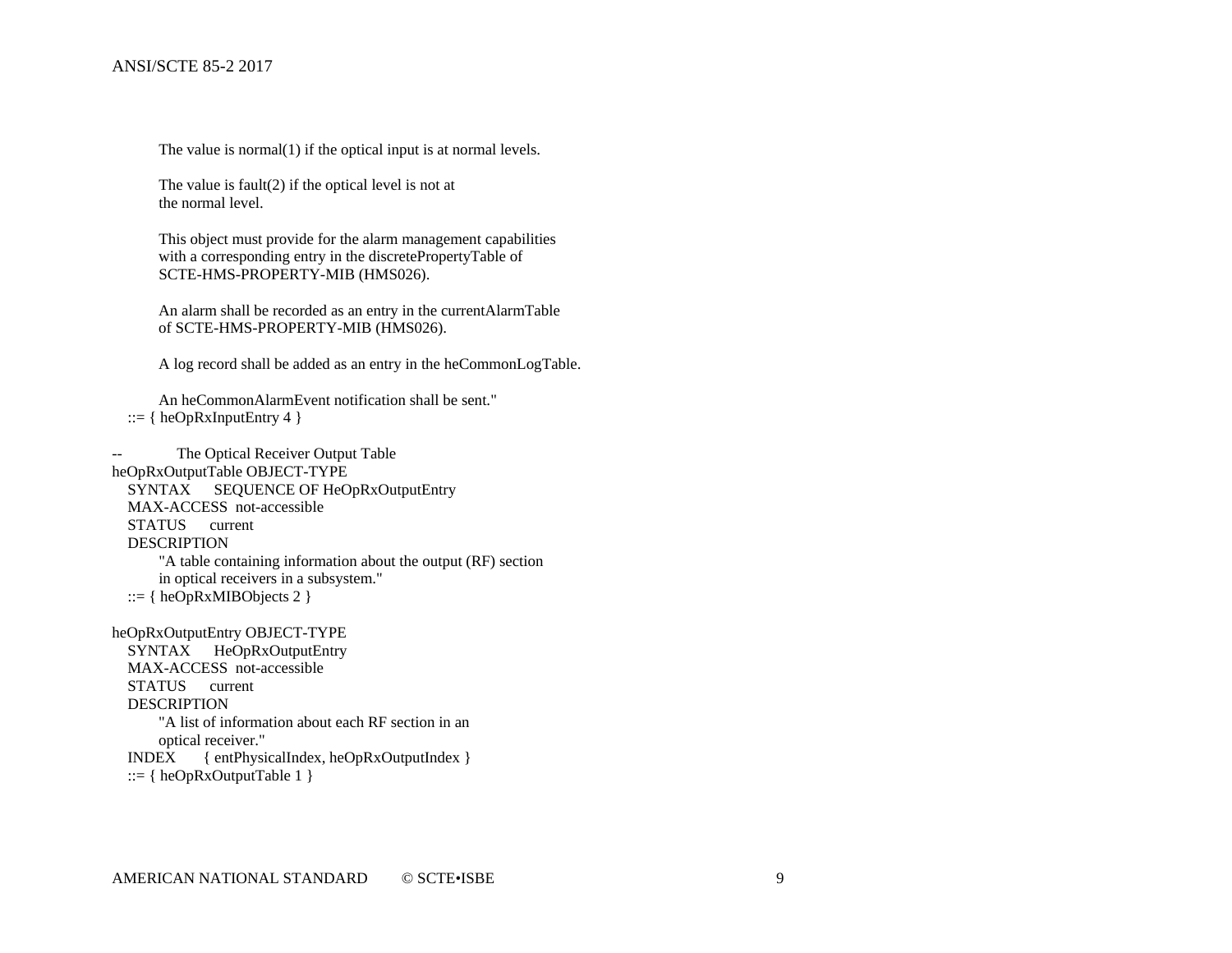HeOpRxOutputEntry ::= SEQUENCE { heOpRxOutputIndex Unsigned32,<br>heOpRxOutputControl HeOnOffControl, heOpRxOutputControl heOpRxOutputGainType INTEGER, heOpRxOutputPower HeTenthdBm, heOpRxOutputRFPadLevel HeTenthdB } heOpRxOutputIndex OBJECT-TYPE SYNTAX Unsigned32 MAX-ACCESS not-accessible STATUS current DESCRIPTION "An arbitrary value which uniquely identifies the receiver output." ::=  $\{heOpRxOutputEntry 1\}$ heOpRxOutputControl OBJECT-TYPE SYNTAX HeOnOffControl MAX-ACCESS read-write STATUS current DESCRIPTION "Switches a particular receiver output either off(1) or on(2). A GET request shall return the current control state that is either off $(1)$  or on $(2)$ ." ::=  $\{heOpRxOutputEntry 2\}$ heOpRxOutputGainType OBJECT-TYPE SYNTAX INTEGER { constantPower(1), constantGain(2) } MAX-ACCESS read-write STATUS current DESCRIPTION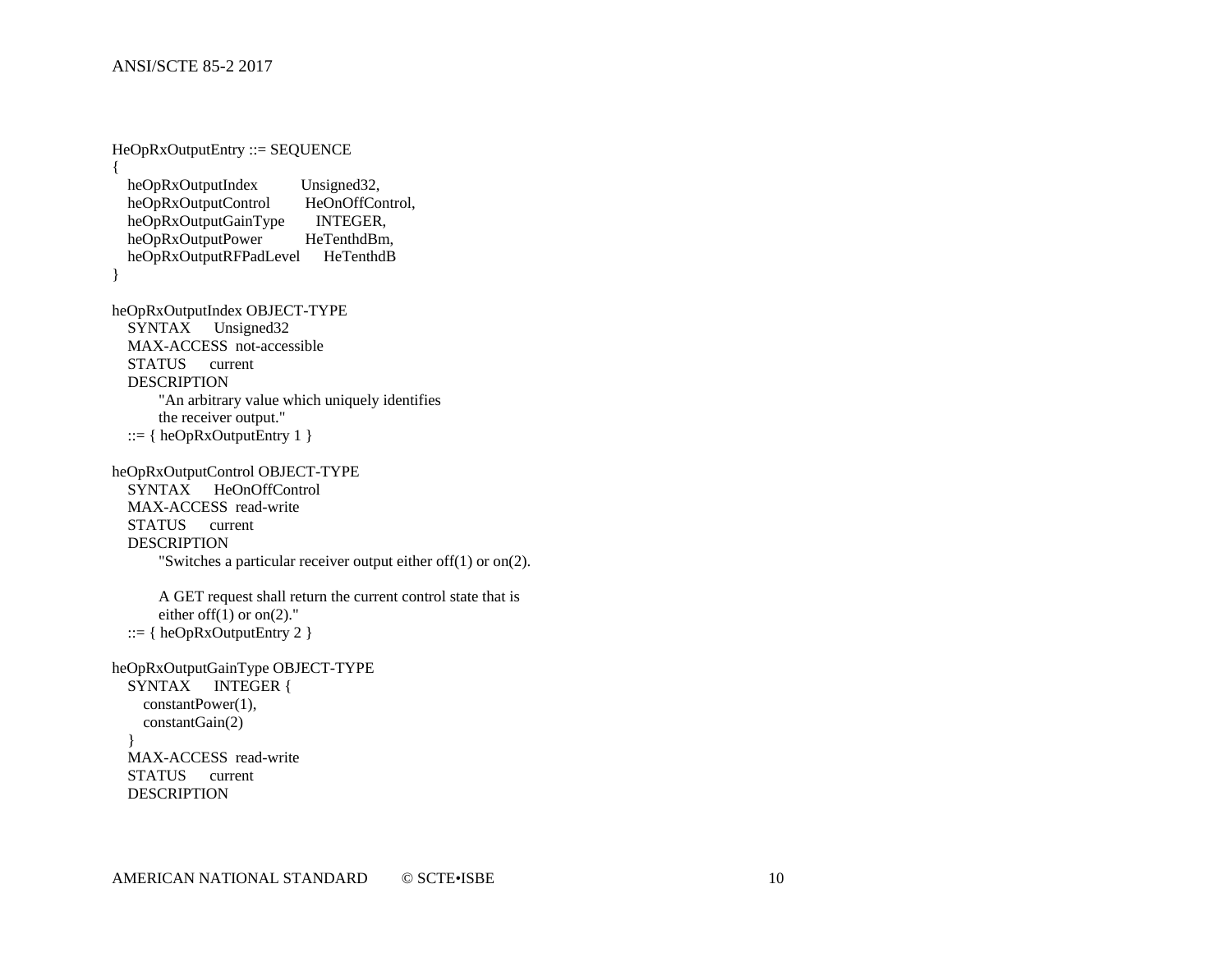```
 "Controls the output gain type, which is either constant
       power or constant gain."
  ::= \{heOpRxOutputEntry 3\}heOpRxOutputPower OBJECT-TYPE
   SYNTAX HeTenthdBm
   UNITS "0.1 dBm"
   MAX-ACCESS read-only
   STATUS current
   DESCRIPTION
       "RF output power."
  ::= \{heOpRxOutputEntry 4\}heOpRxOutputRFPadLevel OBJECT-TYPE
   SYNTAX HeTenthdB
   UNITS "0.1 dB"
   MAX-ACCESS read-write
   STATUS current
   DESCRIPTION
       "RF Pad Attenuation Level."
  ::= { heOpRxOutputEntry 5 }
-- conformance information
heOpRxMIBConformance 
     OBJECT IDENTIFIER ::= { heOpticalReceiverMIB 2 }
heOpRxMIBCompliances
     OBJECT IDENTIFIER ::= { heOpRxMIBConformance 1 }
heOpRxMIBGroups 
     OBJECT IDENTIFIER ::= { heOpRxMIBConformance 2 }
-- compliance statements
heOpRxCompliance MODULE-COMPLIANCE
   STATUS current
   DESCRIPTION
       "The minimum compliance statement for indoor optical receivers."
```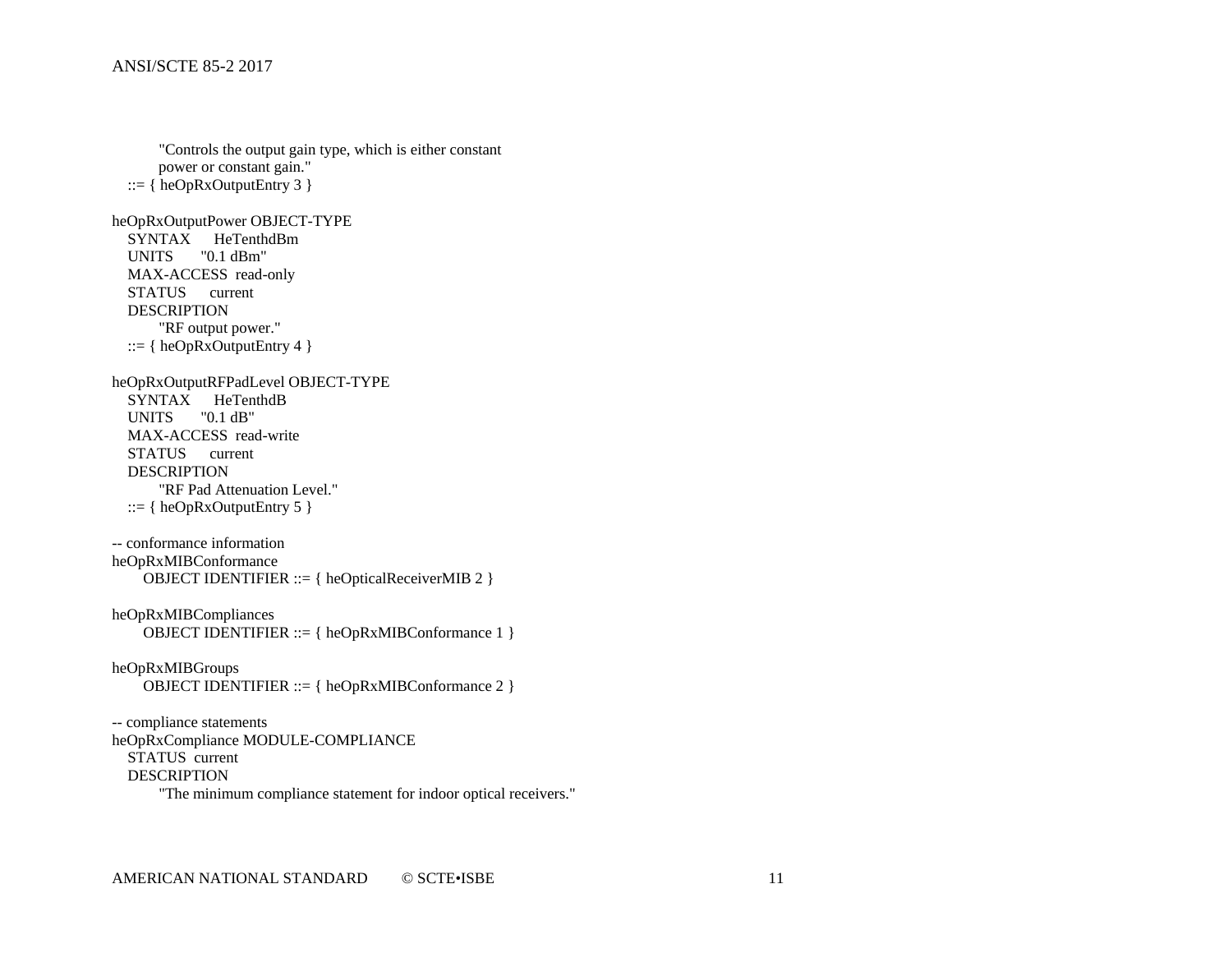```
 MODULE 
     MANDATORY-GROUPS { heOpRxInputMandatoryGroup
 }
  ::= \{heOpRxMIBCompliances 1\}heOpRxInputMandatoryGroup OBJECT-GROUP
   OBJECTS {
        heOpRxInputStatus,
        heOpRxInputWavelengthControl
       }
   STATUS current
   DESCRIPTION
       "The main group defines objects which are common to all
       indoor optical receiver modules."
  ::= \{ heOpRxMIBGroups 1 \}heOpRxInputTableGroup OBJECT-GROUP
   OBJECTS {
        heOpRxInputPower,
        heOpRxInputWavelengthControl,
        heOpRxInputStatus
 }
   STATUS current
   DESCRIPTION
       "This group defines all the objects which are defined
       in the input section of SCTE-HMS-HE-OPTICAL-RECEIVER-MIB
       MIB module."
  ::= \{heOpRxMIBGroups 2\}heOpRxOutputTableGroup OBJECT-GROUP
   OBJECTS {
        heOpRxOutputControl,
        heOpRxOutputGainType,
        heOpRxOutputPower,
        heOpRxOutputRFPadLevel
 }
   STATUS current
```